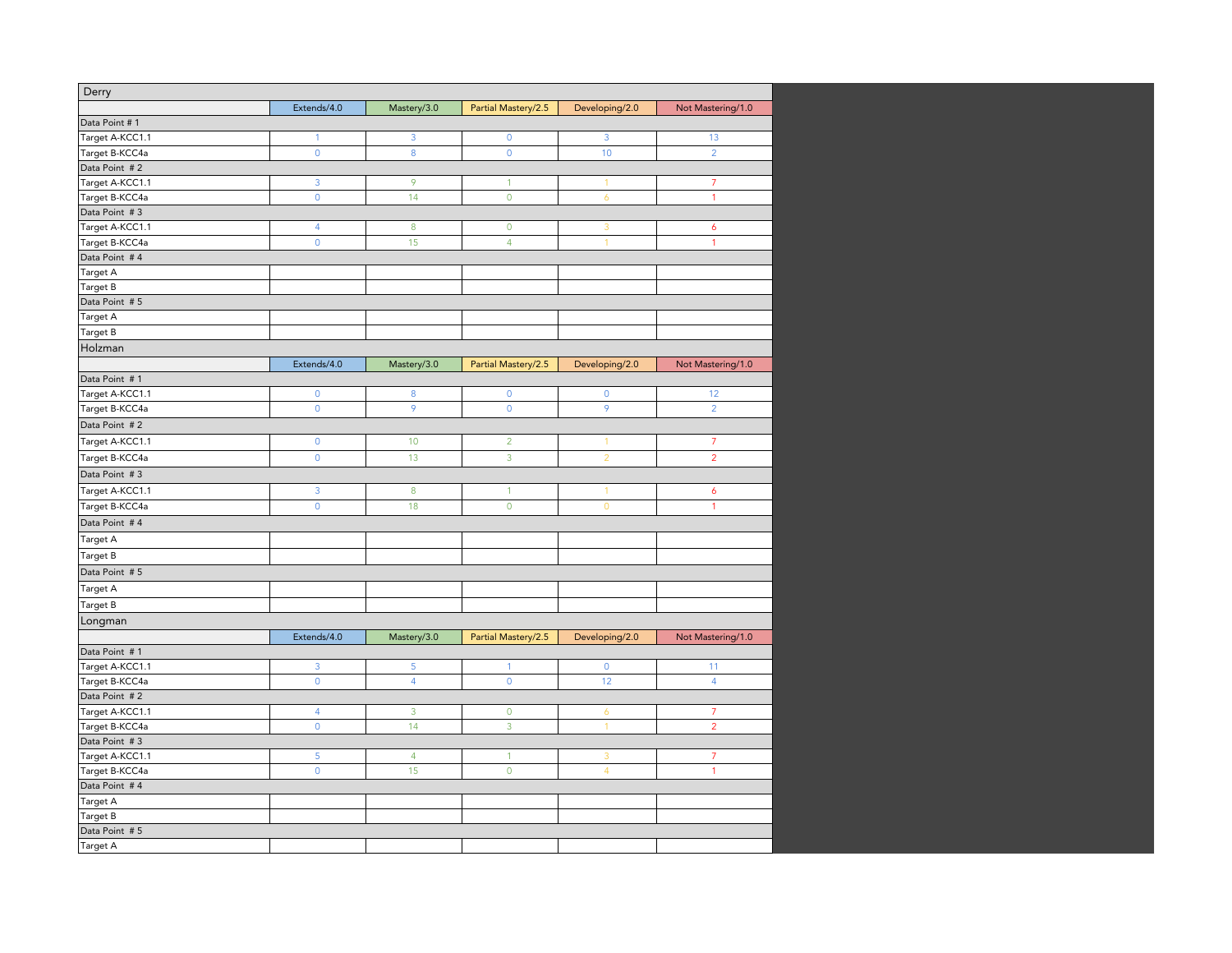| Target B                              |                |                |                     |                |                   |
|---------------------------------------|----------------|----------------|---------------------|----------------|-------------------|
| Rabin                                 |                |                |                     |                |                   |
|                                       | Extends/4.0    | Mastery/3.0    | Partial Mastery/2.5 | Developing/2.0 | Not Mastering/1.0 |
| Data Point #1                         |                |                |                     |                |                   |
| Target A-KCC1.1                       | $\mathbf{1}$   | $\overline{7}$ | $\mathbf 0$         | $\mathbf{1}$   | 11                |
| Target B-KCC4a                        | $\mathbf 0$    | 6              | $\overline{2}$      | 9              | 3                 |
|                                       |                |                |                     |                |                   |
| Data Point #2                         | $\overline{2}$ | 9              | $\overline{0}$      |                | $\overline{7}$    |
| Target A-KCC1.1                       |                |                |                     | 1              |                   |
| Target B-KCC4a                        | $\overline{0}$ | 16             | $\mathbf{1}$        | $\overline{3}$ | $\mathbf{0}$      |
| Data Point #3                         |                |                |                     |                |                   |
| Target A-KCC1.1                       | $\overline{4}$ | 8              | $\overline{2}$      | $\overline{2}$ | $\overline{4}$    |
| Target B-KCC4a                        | $\mathbf 0$    | 18             | $\mathbf 0$         | $\overline{2}$ | $\mathbf 0$       |
| Data Point #4                         |                |                |                     |                |                   |
| Target A                              |                |                |                     |                |                   |
| Target B                              |                |                |                     |                |                   |
| Data Point # 5                        |                |                |                     |                |                   |
| Target A                              |                |                |                     |                |                   |
| Target B                              |                |                |                     |                |                   |
| Preskill                              | Extends/4.0    | Mastery/3.0    | Partial Mastery/2.5 | Developing/2.0 | Not Mastering/1.0 |
| Data Point #1                         |                |                |                     |                |                   |
| Target A-KCC1.1                       | 3              | 5              | $\mathbf{0}$        | $\mathbf{0}$   | 12                |
| Target B-KCC4a                        | $\mathbf 0$    | 9              | 9                   | $\mathbf 0$    | $\mathbf 0$       |
| Data Point #2                         |                |                |                     |                |                   |
| Target A K.CC.1                       | $\overline{4}$ | 10             | $\mathbf 0$         | $\mathbf{0}$   | $\overline{7}$    |
| Target B K.CC.4a                      | $\overline{0}$ | 17             | $\mathbf{1}$        | $\overline{3}$ | $\overline{0}$    |
| Data Point #3                         |                |                |                     |                |                   |
| Target A-KCC1.1                       | $\overline{7}$ | 6              | 1                   | $\mathbf{1}$   | $\overline{4}$    |
| Target B-KCC4a                        | $\overline{0}$ | 16             | $\overline{4}$      | $\overline{1}$ | $\overline{0}$    |
| Data Point #4                         |                |                |                     |                |                   |
| Target A                              |                |                |                     |                |                   |
| Target B                              |                |                |                     |                |                   |
| Data Point #5                         |                |                |                     |                |                   |
| Target A                              |                |                |                     |                |                   |
| Target B                              |                |                |                     |                |                   |
| Grade Totals: This will automatically | Extends/4.0    | Mastery/3.0    | Partial Mastery/2.5 | Developing/2.0 | Not Mastering/1.0 |
| calculate. Please DO NOT CHANGE       |                |                |                     |                |                   |
| numbers here. Change numbers          |                |                |                     |                |                   |
| above to recalculate these numbers.   |                |                |                     |                |                   |
| Data Point #1:                        |                |                |                     |                |                   |
| Target A Number                       | 8              | 28             | $\overline{1}$      | $\overline{4}$ | 59                |
| Target A Percentage                   | 8.00%          | 28.00%         | 1.00%               | 4.00%          | 59.00%            |
| Target B Number                       | $\mathbf 0$    | 36             | 11                  | 40             | 11                |
| Target B Percentage                   | 0.00%          | 36.73%         | 11.22%              | 40.82%         | 11.22%            |
| Data Point #2:                        |                |                |                     |                |                   |
| <b>Target A Number</b>                | 13             | 41             | 3                   | 9              | 35                |
| Target A Percentage                   | 12.87%         | 40.59%         | 2.97%               | 8.91%          | 34.65%            |
| Target B Number                       | $\circ$        | 74             | 8                   | 15             | 5                 |
| Target B Percentage                   | 0.00%          | 72.55%         | 7.84%               | 14.71%         | 4.90%             |
| Data Point #3:                        |                |                |                     |                |                   |
| Target A Number                       | 23             | 34             | 5                   | 10             | 27                |
| Target A Percentage                   | 23.23%         | 34.34%         | 5.05%               | 10.10%         | 27.27%            |
| Target B Number                       | $\mathbf 0$    | 82             | 8                   | 8              | 3                 |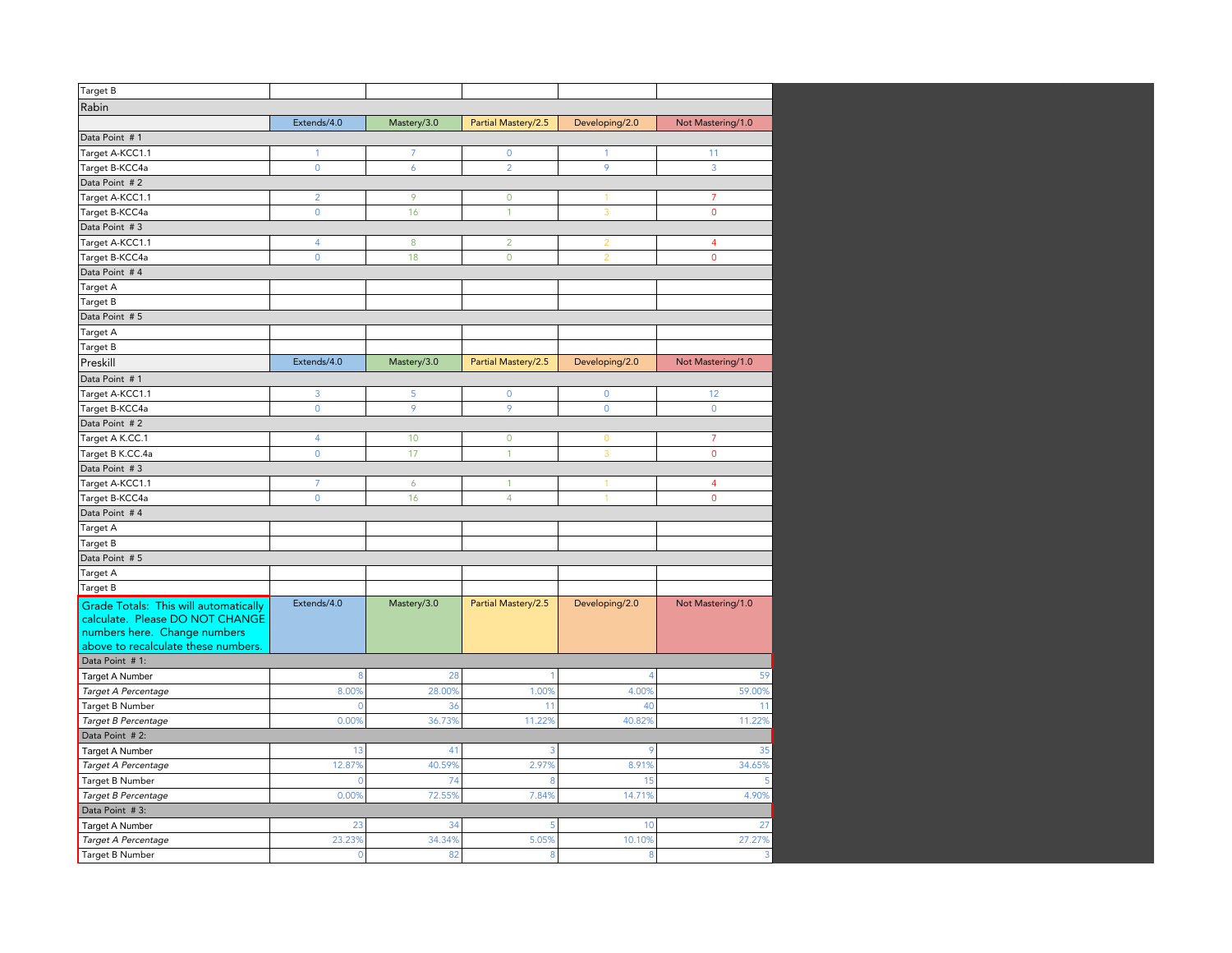| Target B Percentage | 0.00%   | 81.19%  | 7.92%   | 7.92%   | 2.97%   |
|---------------------|---------|---------|---------|---------|---------|
| Data Point #4:      |         |         |         |         |         |
| Target A Number     |         |         |         |         |         |
| Target A Percentage | #DIV/0! | #DIV/0! | #DIV/0! | #DIV/0! | #DIV/0! |
| Target B Number     |         |         |         |         |         |
| Target B Percentage | #DIV/0! | #DIV/0! | #DIV/0! | #DIV/0! | #DIV/0! |
| Data Point #5:      |         |         |         |         |         |
| Target A Number     |         |         |         |         |         |
| Target A Percentage | #DIV/0! | #DIV/0! | #DIV/0! | #DIV/0! | #DIV/0! |
| Target B Number     |         |         |         |         |         |
| Target B Percentage | #DIV/0! | #DIV/0! | #DIV/0! | #DIV/0! | #DIV/0! |

1. Celebrate the strengths in the data. Did a partricular classroom do extremely well? Find out what happened instructionally in that classroom. Look at samples of student work. What skills did the proficient students demonstrate in their work that set their work apart? Which instructional strategies helped students learn?

| Data Point #1                                                                                                                                                                                                                                                                                                                                                                                                                                                                                                                   | Data Point #2                                                                                                                                                                                                                                                                                                                                          | Data Point #3                                                                                                                                                                                                                                                                                                                                                                                                                                                                                                                                                                                            | Data Point #4 | Data Point # 5 |
|---------------------------------------------------------------------------------------------------------------------------------------------------------------------------------------------------------------------------------------------------------------------------------------------------------------------------------------------------------------------------------------------------------------------------------------------------------------------------------------------------------------------------------|--------------------------------------------------------------------------------------------------------------------------------------------------------------------------------------------------------------------------------------------------------------------------------------------------------------------------------------------------------|----------------------------------------------------------------------------------------------------------------------------------------------------------------------------------------------------------------------------------------------------------------------------------------------------------------------------------------------------------------------------------------------------------------------------------------------------------------------------------------------------------------------------------------------------------------------------------------------------------|---------------|----------------|
| Target A: 36 students are mastery or above!<br>This was a baseline data point so since then<br>we have been doing a lot of practice of<br>counting up to 20 and beyond with NC. We<br>do a lot of repetition and counting practice<br>every day!<br>Tools we use: 100s chart, Go Noodles, Jack<br>Hartmann/Youtube videos                                                                                                                                                                                                       | Target A: Students are improving! We can<br>see in our data. We have been using<br>transitions to practice, the number chart,<br>lining up counting students, rally robin<br>counting, counting the stickers in the<br>hallway!, goal setting!, using videos                                                                                           | Target A: We have an increase in mastery and Target A:<br>extends and a decrease in not mastery! Using<br>the "stick out your tongue" for the thirties<br>technique helps them get better at the teens!<br>Having a positive attitude while teaching and<br>making counting fun helps them learn too :)<br>We practice counting everyday, especially in<br>number corner (counting by 1s, 5s, and 10s).<br>Using the Jack Hartmann video (count to 100)<br>is super helpful as a brain break and the kids<br>like it. Staci emphasizes the pattern of<br>numbers helps them understand as they<br>count. |               | Target A:      |
| Target B: Most kids are developing or above! Target B: Staci and Carly split the class and<br>Wahoo! 36% are at mastery! So far, to work<br>on this target, we have been pulling during<br>intervention (using cubes, animals, counters,<br>crayons), working 1-on-1, modeling what we<br>think during NC every day, cups that have<br>numbers on them and they drop beans in,<br>morning task bins using tweezers, talking<br>about crossing out numbers as they count,<br>matching clothespin to a wheel with<br>dots/numbers | did different strategies and then they<br>rotated. Rachel taught them the strategy of<br>physically moving the objects as they count<br>and modeled during number corner. Robin<br>worked with kids during intervention<br>individually. Staci put a cross off Halloween<br>sheet during play. Teachers have been<br>working on graphing and counting. | Target B: So much growth! Increase in<br>mastery and extends and a big decrease in<br>not mastery!! Kids have grown in knowing<br>their teen numbers which has helped so<br>much. We have incorporated into play and<br>morning task bins which helps (muscle bins<br>too). Weve been more conscious of and<br>explicitly using strategies and talking out<br>strategies as we are teaching. Using dot<br>markers to practice counting helps students<br>who struggle with fine motor skills.                                                                                                            | Target B:     | Target B:      |

2. Reflect on the commitments (#5) from the last data conversation. How did students growth and understanding of the target change as a result of your instructional plan and teaching?

| After giving Data Point 2, reflect on the<br>instructional plan your team created. What<br>evidence do you have that your instructional<br>I plan was effective?                                          | After giving Data Point 3, reflect on the<br>instructional plan your team created. What<br>evidence do you have that your instructional<br>Iplan was effective?                                                                                                                                                                                       | After giving Data Point 4, reflect on the<br>instructional plan your team created. What<br>evidence do you have that your instructional<br>plan was effective? | After giving Data Point 5, reflect on the<br>instructional plan your team created. What<br>evidence do you have that your instructional<br>  plan was effective? |  |
|-----------------------------------------------------------------------------------------------------------------------------------------------------------------------------------------------------------|-------------------------------------------------------------------------------------------------------------------------------------------------------------------------------------------------------------------------------------------------------------------------------------------------------------------------------------------------------|----------------------------------------------------------------------------------------------------------------------------------------------------------------|------------------------------------------------------------------------------------------------------------------------------------------------------------------|--|
| TARGET A: Making the commitment helped<br>us to set our own goals on what to do with<br>our students specifically, we are seeing kids<br>count on their own, we see evidence in the<br>growth of our data | TARGET A: The hide zero cards have helped!   TARGET A:<br>Counting kids in line has helped as well and<br>during transitions. Talking about goal setting<br>has helped their motivation to learn and be<br>excited to count to 100. Some of us used the<br>ice cube trays from the muscle bins and pom<br>l poms and tweezers which the kids liked to |                                                                                                                                                                | <b>TARGET A:</b>                                                                                                                                                 |  |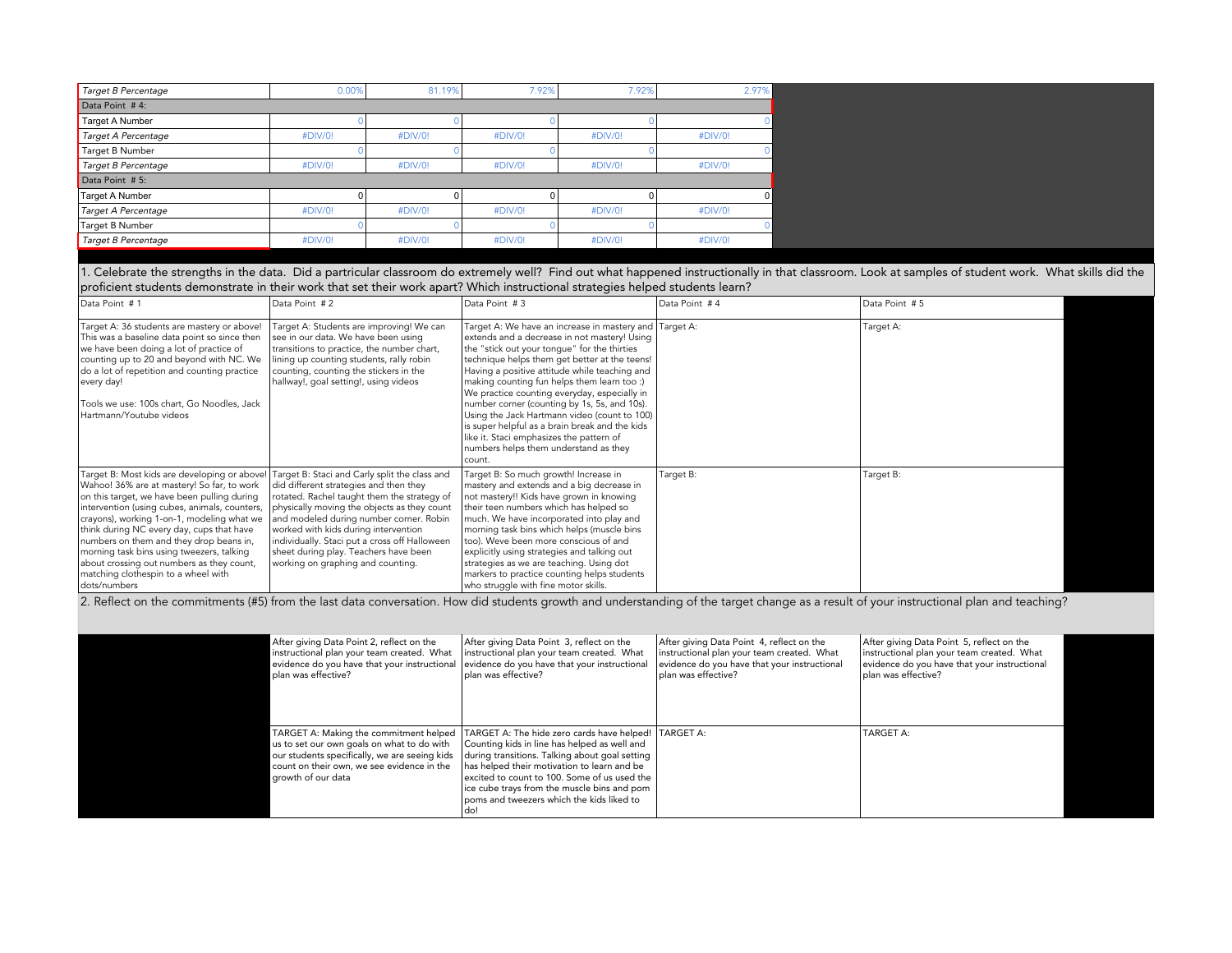| TARGET B: We were able to do our                                                         | TARGET B: | TARGET B: | TARGET B: |
|------------------------------------------------------------------------------------------|-----------|-----------|-----------|
| commitment ideas and it shows in our data!<br>We see evidence in the growth of our data! |           |           |           |
|                                                                                          |           |           |           |
|                                                                                          |           |           |           |
|                                                                                          |           |           |           |
|                                                                                          |           |           |           |

## 3. Using your TeacherEase gradebook and samples of student work, determine growth areas for each level of mastery? What may be the cause? Create an instuctional plan.

| TARGET A:                                                                                                                                                                                                                                                                                                                                                                                                                                                                                                                                                                                                                                                                                                                                                                                                                                                                                                                                                                                                                                                                                                                                                                                                                                                                                                                                                                                                                                                                                                                                                                                                                                                                                                      |                                                                                                                                                                                                                                                                                                                                                                                                                                                                                                                                                                                                                                                                                                                                                                                                                                                                                                                                                                                                                                                                                                                                                                                                                                   |                                                                                                                                                                                                                                                                                                                                                                                                                                                                      |                                                                            |                                                                            |
|----------------------------------------------------------------------------------------------------------------------------------------------------------------------------------------------------------------------------------------------------------------------------------------------------------------------------------------------------------------------------------------------------------------------------------------------------------------------------------------------------------------------------------------------------------------------------------------------------------------------------------------------------------------------------------------------------------------------------------------------------------------------------------------------------------------------------------------------------------------------------------------------------------------------------------------------------------------------------------------------------------------------------------------------------------------------------------------------------------------------------------------------------------------------------------------------------------------------------------------------------------------------------------------------------------------------------------------------------------------------------------------------------------------------------------------------------------------------------------------------------------------------------------------------------------------------------------------------------------------------------------------------------------------------------------------------------------------|-----------------------------------------------------------------------------------------------------------------------------------------------------------------------------------------------------------------------------------------------------------------------------------------------------------------------------------------------------------------------------------------------------------------------------------------------------------------------------------------------------------------------------------------------------------------------------------------------------------------------------------------------------------------------------------------------------------------------------------------------------------------------------------------------------------------------------------------------------------------------------------------------------------------------------------------------------------------------------------------------------------------------------------------------------------------------------------------------------------------------------------------------------------------------------------------------------------------------------------|----------------------------------------------------------------------------------------------------------------------------------------------------------------------------------------------------------------------------------------------------------------------------------------------------------------------------------------------------------------------------------------------------------------------------------------------------------------------|----------------------------------------------------------------------------|----------------------------------------------------------------------------|
| Data Point #1 - 1.0 to 2.0                                                                                                                                                                                                                                                                                                                                                                                                                                                                                                                                                                                                                                                                                                                                                                                                                                                                                                                                                                                                                                                                                                                                                                                                                                                                                                                                                                                                                                                                                                                                                                                                                                                                                     | Data Point #2 - 1.0 to 2.0                                                                                                                                                                                                                                                                                                                                                                                                                                                                                                                                                                                                                                                                                                                                                                                                                                                                                                                                                                                                                                                                                                                                                                                                        | Data Point #3 - 1.0 to 2.0                                                                                                                                                                                                                                                                                                                                                                                                                                           | Data Point #4 - 1.0 to 2.0                                                 | Data Point #5 - 1.0 to 2.0                                                 |
| <b>Growth Areas</b><br>Target A: Count to 50 consistently<br>Target B: Rote counting, numeral<br>recognition<br><b>Instructional Plan</b>                                                                                                                                                                                                                                                                                                                                                                                                                                                                                                                                                                                                                                                                                                                                                                                                                                                                                                                                                                                                                                                                                                                                                                                                                                                                                                                                                                                                                                                                                                                                                                      | <b>Growth Areas</b><br>Target A: Count to 50 consistently<br>Target B: Rote counting to 20<br><b>Instructional Plan</b>                                                                                                                                                                                                                                                                                                                                                                                                                                                                                                                                                                                                                                                                                                                                                                                                                                                                                                                                                                                                                                                                                                           | <b>Growth Areas</b><br>Target A: Count to 20 consistently, or<br>beyond<br>Target B: Consistently count to 20<br><b>Instructional Plan</b>                                                                                                                                                                                                                                                                                                                           | <b>Growth Areas</b><br>Target A:<br>Target B:<br><b>Instructional Plan</b> | <b>Growth Areas</b><br>Target A:<br>Target B:<br><b>Instructional Plan</b> |
| Target A:<br>Small group/whole group ideas: Explicit<br>instruction of teen numbers (coming up in<br>Oct NC), use of visuals (number line, 100s<br>chart), pushing into workplaces, pulling kids<br>in small groups to play the workplace games<br>with them, round robin counting or rally<br>robin counting, scramble the teen numbers<br>and have them put it in order, use different<br>tools for counting (show ten frames instead<br>of numerals)<br>Play: Roll dice, pick up pom poms and put in<br>cup; numbers 1-100 and link them together;<br>give card with numeral and count out that<br>number of objects; use ice cube trays<br>Engagement structures: rally robin, round<br>robin, find somebody who, quiz quiz trade<br>(identify numeral and count up to that<br>number)<br>Other ideas: transitions, brain breaks,<br>counting kids as we line up, count as you<br>pack up, when you're waiting for something<br>(to go into music, for a mystery reader, etc.)<br>Target B:<br>Small group/whole group ideas: crossing off<br>as they count, moving as they count, do the<br>"build with __ many legos" in small groups,<br>use number racks, iPad number racks,<br>SeeSaw assignment?,<br>Play: Roll dice, pick up pom poms/cups/etc.<br>and use tweezers to put in cup; give card<br>with numeral and count out that number of<br>objects; use ice cube trays; makerspace:<br>example "count out 18 legos-what can you<br>make from 18 legos" (use SeeSaw to have<br>them explain what they did); gumball<br>sensory game<br>Engagement structures: Match mine, rally<br>table, find somebody who (who can count<br>out or the dots), choose-a-chip (cards with<br>dots)<br>Other ideas: | Target A:<br>Push in to play or whatever students are<br>working on and encourage their counting<br>with the manipulatives they have or the<br>animals they are playing with; encourage<br>studnets to stick out their tongue when<br>saying the 30s numbers -- use a mirror as<br>they count so they can see themselves;<br>counting the teen numbers as 10, 10 and 1 is number as you count it/move it/cross it off;<br>11, 10 and 2 is 12, etc.; "scrambled eggs"<br>game -- puting teen numbers in order using<br>cards and a number line; "hide zero" cards<br>(replacing the zero with a digit as they<br>count); give them a 100s chart and have<br>THEM come up with patterns they notice;<br>transparent squares on top of all the 10s on<br>the 100s chart; only have them count to 20<br>or 50 to help with their stamina<br>Target B:<br>Chunk the counting 1:1 correspondance<br>practice (have them do 1:1 up to 5, then 10,<br>etc.), pull kids 1-on-1 during intervention,<br>use "cross-off" sheets with low amounts,<br>using concrete manipulatives, rote counting<br>- using similar ideas as target A to help the<br>students understand the basic number order<br>1-20 and build their rote counting skills | Target A:<br>Using a visual or manipulatives is extremely<br>helpful because they struggle to just rote<br>count (can be exhausting for these kids);<br>round robin counting<br>Target B:<br>Cross off as you count practice; say the<br>emphasize moving the objects far enough<br>away from the original pile to make it a clear<br>distinction; make it as tangible as much as<br>possible; incorporate fine motor skills; lots of<br>repetition; counting 1 on 1 | Target A:<br>Target B:                                                     | Target A:<br>Target B:                                                     |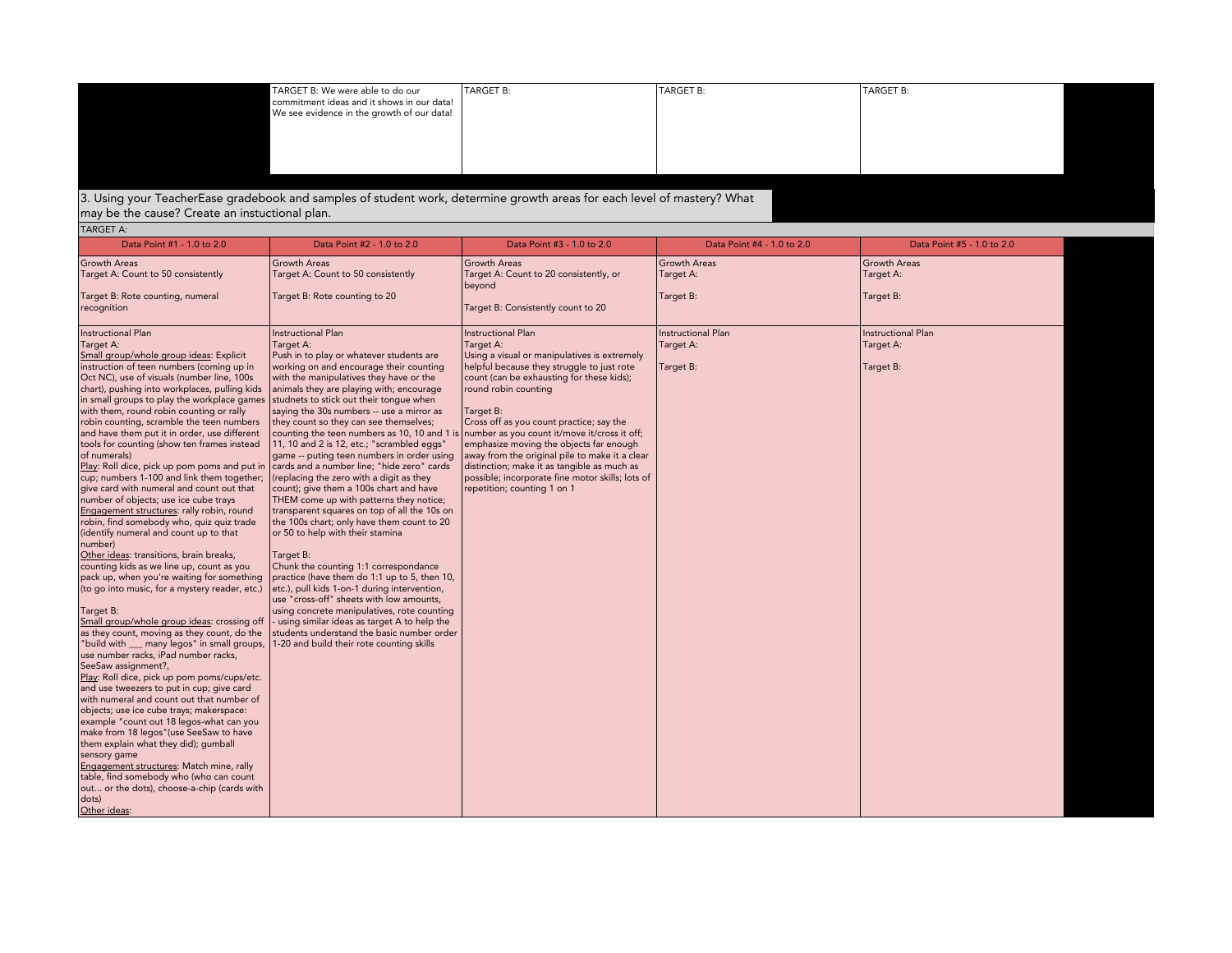| <b>Student Names:</b><br>Target A: Jacob A., Andrew, Kendall, Eric,<br>Hunter, Damian, Quinn, Sam, Naomi, Zach,<br>Juliette<br>(1.0): Crystal, Liana, Isabel; Hunter, Harper,<br> Jacob<br>(1.5): Jayden, Nico, Marshall, Ryan, Logan,<br>Julianna<br>Jackson, Kalista, Ryan, Reese, Caroline,                                                                                                                                                                                                                                                                                                                                  | <b>Student Names:</b><br>Target A: *Isabel (1), *Liana (1) *Crystal (1)<br>(1.5): *Hunter, Harper, Jake, Julianna<br>Jacob A (1.5), Andrew*, Kendall (1.5), Hunter<br>(1.5), Quinn, Naomi*, Zach, Juliette*<br>Kalista*, Reese (1.5), Caroline, Max,<br>Hudson*, Giuliana, Brenden (1.5)<br>(1.0): Elsa*, Hannah, Jacob*<br>(1.5): Anora, Aliyan*, Mark, Nicholas                                             | <b>Student Names:</b><br>Target A: Andrew*, Juliette* (1.5), Kendall<br>$(1.5)$ , Quinn $(1.5)$<br>Troy*, Owen (1.5), Mackenzie (1.5), Vivian (1),<br>Rosie* (1), Amelia* (1.5), Adrian (1.5)<br>Elsa*, Anora (1.5), Hannah, Mark (1.5), Aliyan*<br>$(1.5)$ , Jacob*<br>Caroline (1.5), Hudson* (1.5), Giuliana (1.5),<br>Max, Brenden                                                                                                                                          | <b>Student Names:</b><br>Target A:<br>Target B:     | <b>Student Names:</b><br>Target A:<br>Target B:     |
|---------------------------------------------------------------------------------------------------------------------------------------------------------------------------------------------------------------------------------------------------------------------------------------------------------------------------------------------------------------------------------------------------------------------------------------------------------------------------------------------------------------------------------------------------------------------------------------------------------------------------------|---------------------------------------------------------------------------------------------------------------------------------------------------------------------------------------------------------------------------------------------------------------------------------------------------------------------------------------------------------------------------------------------------------------|---------------------------------------------------------------------------------------------------------------------------------------------------------------------------------------------------------------------------------------------------------------------------------------------------------------------------------------------------------------------------------------------------------------------------------------------------------------------------------|-----------------------------------------------------|-----------------------------------------------------|
| Luisa, Josephine, Ethan, Ezekiel, Max,<br>Hudson, Guiliana<br>(1.0): Elsa, Hannah, Nathan, Yash, Jacob,<br><b>Mark</b><br>(1.5): Kaylin, Aliyan, Anora, Vinnie, Victoria,<br>Aanya, Juliana<br>Troy (1), Owen (1.5), Mackenzie (1.5),<br>Maricris (1), Mario (1.5), Eli (1.5), Vivian (1.5),<br>Rosie (1), Adrian (1.5), Alex (1.5)                                                                                                                                                                                                                                                                                             | Troy*, Mackenzie, Maricris, Eli, Vivian,<br>Rosie*, Amelia*<br>Target B:<br>*Liana (1) *Crystal (1) *Isabel (1)<br>Jacob*<br>Troy*, Rosie*                                                                                                                                                                                                                                                                    | Target B:<br>Jacob* (1.5)<br>Rosie*                                                                                                                                                                                                                                                                                                                                                                                                                                             |                                                     |                                                     |
| Target B: Jacob A., Eric, Andrew (1.5)<br>(1.0): Liana, Isabel Crystal<br>Reese, Luisa<br>Elsa, Jacob<br>Troy (1), Maricris (1), Vivian (1), Rosie (1),                                                                                                                                                                                                                                                                                                                                                                                                                                                                         |                                                                                                                                                                                                                                                                                                                                                                                                               |                                                                                                                                                                                                                                                                                                                                                                                                                                                                                 |                                                     |                                                     |
| Data Point #1 - 2.0/2.5 to 3.0                                                                                                                                                                                                                                                                                                                                                                                                                                                                                                                                                                                                  | Data Point #1 - 2.0/2.5 to 3.0                                                                                                                                                                                                                                                                                                                                                                                | Data Point #1 - 2.0/2.5 to 3.0                                                                                                                                                                                                                                                                                                                                                                                                                                                  | Data Point #1 - 2.0/2.5 to 3.0                      | Data Point #1 - 2.0/2.5 to 3.0                      |
| <b>Growth Areas</b><br>Target A: Count to 100 consistently                                                                                                                                                                                                                                                                                                                                                                                                                                                                                                                                                                      | <b>Growth Areas</b><br>Target A: Count to 100 consistently                                                                                                                                                                                                                                                                                                                                                    | <b>Growth Areas</b><br>Target A: Count to 100 consistently                                                                                                                                                                                                                                                                                                                                                                                                                      | <b>Growth Areas</b><br>Target A:                    | <b>Growth Areas</b><br>Target A:                    |
| Target B: Teen numbers, being<br>consistent/moving objects as they count so<br>they don't make simple errors                                                                                                                                                                                                                                                                                                                                                                                                                                                                                                                    | Target B: Teen numbers, being<br>consistent/moving objects as they count so<br>they don't make simple errors                                                                                                                                                                                                                                                                                                  | Target B: Consistently counting objects so<br>they don't make simple errors                                                                                                                                                                                                                                                                                                                                                                                                     | Target B:                                           | Target B:                                           |
| <b>Instructional Plan</b><br>Target A: ** See above for many ideas!**<br>Using a lot of the ideas above but with<br>higher numbers<br>Target B:<br>Increase number of objects as you work with<br>them; work on teen numbers (scrambled<br>numbers card); sensory paths will have<br>numbers; life sized number line (jump<br>numbers as you count)                                                                                                                                                                                                                                                                             | <b>Instructional Plan</b><br>Target A: **See above & to the left for<br>ideas**<br>Hop with hap; count in chunks but starting<br>higher (start counting at 50 or so up to 100)<br>Target B:<br>Ordering numbers 10-20 to understand teen<br>numbers, practice counting, practice<br>counting with objects, repetition                                                                                         | <b>Instructional Plan</b><br>Target A: Work on decade numbers! Round<br>robin counting with bean bag/ball; color<br>coding a 100s chart (especially the 9s and<br>10s); asking open-ended questions to notice<br>patterns in numbers; arranging numbers so<br>they see that after the "9s" it goes back to 0;<br>roll to 50 or roll to 100 (add it as an<br>additional workplace)<br>Target B:<br>Use strategies to emphasize moving objects<br>one at a time and being careful | <b>Instructional Plan</b><br>Target A:<br>Target B: | <b>Instructional Plan</b><br>Target A:<br>Target B: |
| <b>Student Names:</b><br>Target A: Avani<br>Jack, Nikolas, Elizabeth<br><b>Daniel (2.5)</b><br>Target B: Jacob C. (2.0), Zahabiya (2.0),<br>Rebecca (2.0), Rishabh (2.0), Hunter (2.0),<br>Quinn (2.0), Naomi (2.0), Zach (2.0), Juliette<br>(2.0), Gavin (2.5), Damian (2.5)<br>(2.0): Jayden, Crystal, Marshall, Logan, Lydia,<br>Ryan, Jacob, Julianna, Carson<br>Kalista, Caroline, Ezekiel, Ethan, Max, Mahi,<br>Hudson, Shan, Tim (all 2.5)<br>Aliyan, Anora, Vinnie, Hannah, Shlok, Yash,<br>Aanya, Juliana, Jack, Mark<br>Sadie (2), Elan (2), Owen (2), Mackenzie (2),<br>Jackson (2), Claire (2), Eli (2), Ethan (2), | <b>Student Names:</b><br>Target A: *Logan (2.5), Nico (2.5)<br>Avani<br>Victoria (2.0)<br>Vinnie* $(2.0)$<br>Elan, Owen, Mario, Jackson, Adrian, Alex*<br>Target B: Marshall (2.5), *Logan (2.5),<br>Julianna (2.5)<br>Quinn (2.5), Andrew*, Eric*, Juliette*<br>Jackson (2.5), Reese, Max, Hudson*<br>Elsa*, Vinnie*, Hannah, Yash, Juliana, Mark<br>Mackenzie (2.5), Maricris (2.5), Vivian (2.5),<br>Mario | <b>Student Names:</b><br>Target A:<br>Hunter, Jacob A. (2.5), Zach (2.5), Naomi<br>Maricris, Mario, Daniel, Alex (2.5)<br>Vinnie*, Victoria, Nicholas<br>Reese<br>Target B:<br>Andrew*, Juliette*<br>Sadie, Eli, Vivian, Adrian<br>Shan (2.5), Hudson(2.5), Max(2.5), Reese(2.5),<br><b>Brenden</b><br>Elsa*, Vinnie* (2.5), Hannah (2.5), Yash (2.5),<br>Mark (2.5)                                                                                                            | <b>Student Names:</b><br>Target A:<br>Target B:     | <b>Student Names:</b><br>Target A:<br>Target B:     |
| Louise (2), Amelia (2), Daniel (2), Adrian (2)                                                                                                                                                                                                                                                                                                                                                                                                                                                                                                                                                                                  |                                                                                                                                                                                                                                                                                                                                                                                                               |                                                                                                                                                                                                                                                                                                                                                                                                                                                                                 |                                                     |                                                     |
| Data Point #1 - 3.0 to 4.0                                                                                                                                                                                                                                                                                                                                                                                                                                                                                                                                                                                                      | Data Point #2 - 3.0 to 4.0                                                                                                                                                                                                                                                                                                                                                                                    | Data Point #3 - 3.0 to 4.0                                                                                                                                                                                                                                                                                                                                                                                                                                                      | Data Point #4 - 3.0 to 4.0                          | Data Point #5 - 3.0 to 4.0                          |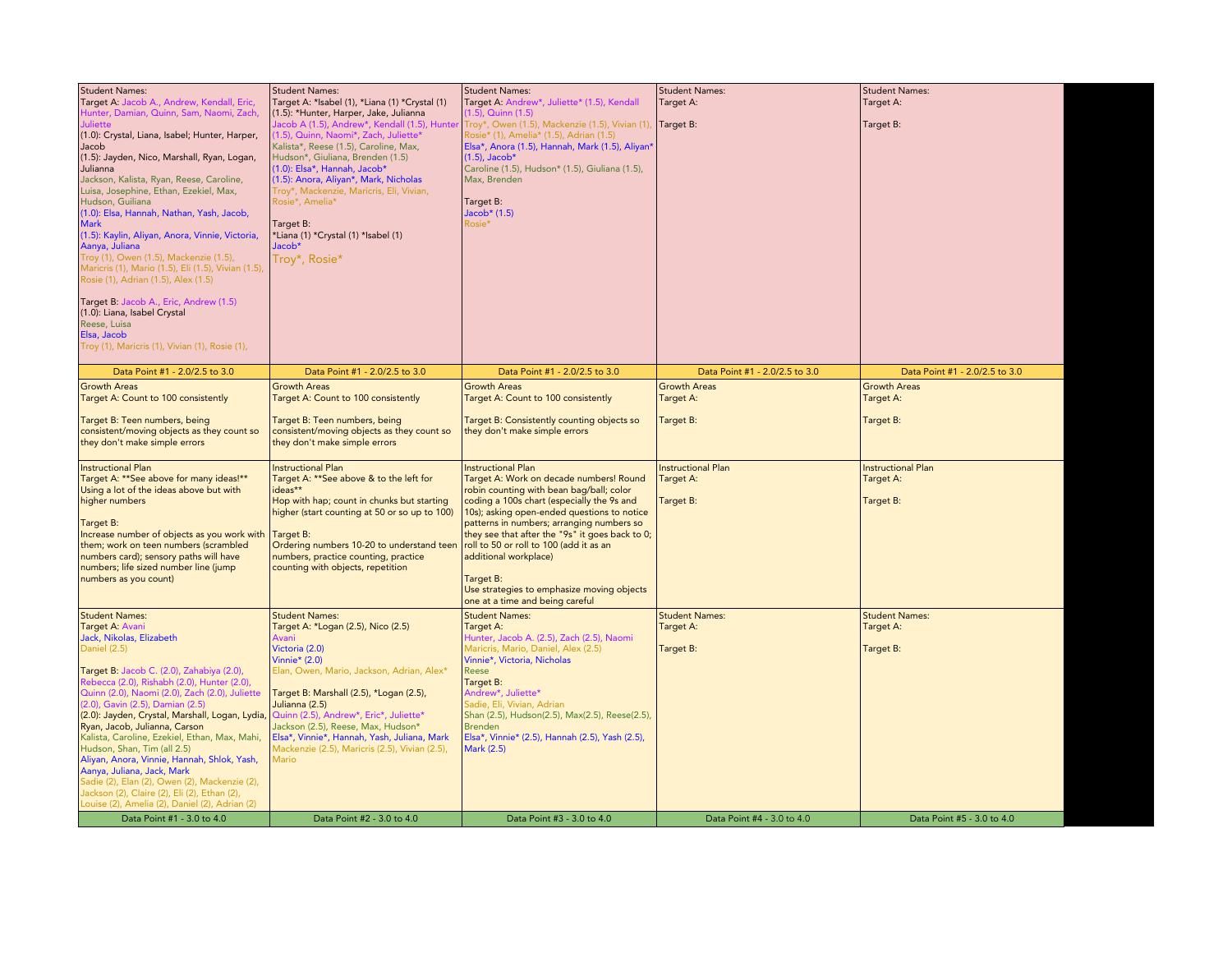| Areas to Grow<br>Target A: Count by 5's AND count by 5's<br>starting a different number                                                                                                                                                                                                                                                                                                                                                                                                                                                                                                                                                                  | Areas to Grow<br>Target A: Count by 5's AND count by 5's<br>starting a different number                                                                                                                                                                                                                                                                                                                                                                                                                                                                                                                                                                                                                                                                                                                                                                                                                                                                                                                                                                                                                                          | Areas to Grow<br>Target A: Count by 5's AND count by 5's<br>starting a different number                                                                                                                                                                                                                                                                                                                                                                                                                                                                                                                                                                                                                                                                                                                                                                                                 | Areas to Grow<br>Target A:                          | Areas to Grow<br>Target A:                          |
|----------------------------------------------------------------------------------------------------------------------------------------------------------------------------------------------------------------------------------------------------------------------------------------------------------------------------------------------------------------------------------------------------------------------------------------------------------------------------------------------------------------------------------------------------------------------------------------------------------------------------------------------------------|----------------------------------------------------------------------------------------------------------------------------------------------------------------------------------------------------------------------------------------------------------------------------------------------------------------------------------------------------------------------------------------------------------------------------------------------------------------------------------------------------------------------------------------------------------------------------------------------------------------------------------------------------------------------------------------------------------------------------------------------------------------------------------------------------------------------------------------------------------------------------------------------------------------------------------------------------------------------------------------------------------------------------------------------------------------------------------------------------------------------------------|-----------------------------------------------------------------------------------------------------------------------------------------------------------------------------------------------------------------------------------------------------------------------------------------------------------------------------------------------------------------------------------------------------------------------------------------------------------------------------------------------------------------------------------------------------------------------------------------------------------------------------------------------------------------------------------------------------------------------------------------------------------------------------------------------------------------------------------------------------------------------------------------|-----------------------------------------------------|-----------------------------------------------------|
| Target B: Counting backwards, using objects<br>to start addition/subtraction instruction,<br>using different strategies (counting by 2s, 5s,<br>10s                                                                                                                                                                                                                                                                                                                                                                                                                                                                                                      | Target B: Counting backwards, using objects Target B: Continuing to use different<br>to start addition/subtraction instruction,<br>using different strategies (counting by 2s, 5s,<br>10s)                                                                                                                                                                                                                                                                                                                                                                                                                                                                                                                                                                                                                                                                                                                                                                                                                                                                                                                                       | strategies; write numbers from 0-20                                                                                                                                                                                                                                                                                                                                                                                                                                                                                                                                                                                                                                                                                                                                                                                                                                                     | Target B:                                           | Target B:                                           |
| Instructional Plan<br>Target A:<br>Whole group: During NC count by 1s, 5s,<br>and 10s, Go Noodles, Youtube videos for<br>brain breaks or clean up<br>Small group: Round robin counting in small<br>group by 5s, looking at 100s chart<br>Play: similar ideas as above but just<br>grouping/counting by 5s, 5 frame mats to<br>count by 5s<br>Structures: turn and toss, quiz quiz trade,<br>find someone who<br>Target B:<br>**A lot of the same ideas as Target A! :)                                                                                                                                                                                   | <b>Instructional Plan</b><br>Target A: ** See to the left for ideas**<br>Explicit instruction of what counting by 5s<br>means; using the 100s chart as you count;<br>adding motions as you count; give a running<br>start and then have kids do it in small group;<br>sorting objects into groups of 5 and<br>counting by 5s; rally robin by 5s or round<br>robin<br>Target B:<br>Counting by 2s/pairs/doubles lessons in<br>bridges are happening right now, using<br>things that come in pairs like bike<br>wheels/gloves/etc., write equations on the<br>board while teaching just for exposure                                                                                                                                                                                                                                                                                                                                                                                                                                                                                                                               | Instructional Plan<br>Target A:<br>Make observations of patterns in numbers as<br>they count by 5s; saying numbers in a mirror;<br>continued practice of counting starting at a<br>different number; do it in small groups,<br>workplaces and number corner; counting<br>starting at 50 using the links that show<br>different colors<br>Target B:<br>Create story problems and incorporate<br>manipulatives to use these 1:1 strategies to<br>solve problems                                                                                                                                                                                                                                                                                                                                                                                                                           | <b>Instructional Plan</b><br>Target A:<br>Target B: | <b>Instructional Plan</b><br>Target A:<br>Target B: |
| <b>Student Names:</b><br>Target A: Jacob C., Zahabiya, Gavin,<br>Rebecca, Rishabh, Aahana, Ilana<br>(3.0): Jonathan, Ben, Addison, Chloe, Evan,<br>Lydia, Madelyn, Carson<br>Gannon, John, Tim, Weston, Shan<br>Praneeth, Shlok, Arjun<br>Sadie (3), Avery (3), Jackson (3), Louise (3),<br>Addisyn (3)<br>Target B: Kendall, Avani, Aahana, Sam, Riley,<br>l llana<br>(3.0): Jonathan, Nico, Ben, Addison, Chloe,<br>Hunter, Evan, Harper, Madelyn<br>Jackson, Ryan, Aadya, Gannon, Josephine,<br>Weston, Guiliana, John, Rex<br>Leyna, Praneeth, Nikolas, Victoria, Nathan,<br>Elizabeth, Arjun, Kaylin<br>Avery (3), Mario (3), Alex (3), Addisyn (3) | <b>Student Names:</b><br>Target A: Jonathan (3), Jayden (3), Marshall<br>(3), Ben (3), Addison (3), Chloe (3), *Evan (3),<br>Lydia (3), Madelyn (3),<br>Jacob C., Zahabiya, Gavin, Eric*, Rebecca,<br>Rishabh, Damian (3.5), Sam*, Ilana<br>Jackson, Ryan (3.5), Luisa, Gannon,<br>Josephine, Ezekiel, Ethan (3.5), Shan (3.5),<br>Tim (3.5), John (3.5)<br>Kaylin, Arjun, Elizabeth, Shlok, Nikolas,<br>Nathan, Yash, Aanya, Juliana<br>Daniel, Avery, Sadie<br>Target B:<br>Jayden, Jonathan, Nico, Ben, Addison,<br>Chloe, Hunter, *Evan, Lydia, Harper, Jake,<br>Madelyn, Carson<br>Jacob A., Jacob C., Kendall, Zahabiya,<br>Gavin, Rebecca, Rishabh, Hunter, Damian,<br>Avani, Aahana, Sam*, Naomi*, Riley, Ilana,<br>Zach<br>Kalista*, Ryan, Aadya, Caroline, Luisa,<br>Gannon, Josephine, Ezekiel, Ethan, Mahi,<br>Shan, Tim, Giuliana, John, Rex, Weston,<br><b>Brenden</b><br>Kaylin, Aliyan*, Anora, Arjun, Elizabeth,<br>Shlok, Nikolas, Nathan, Victoria, Aanya,<br>Praneeth, Jack, Leyna, Nicholas<br>Sadie, Elan, Owen, Avery, Jackson, Claire,<br>Eli, Ethan, Louise, Amelia*, Daniel, Addisyn,<br>Adrian, Alex* | <b>Student Names:</b><br>Target A: Madelyn Lydia Ben<br>Jacob C., Zahabiya, Sam*, Ilana, Rishabh,<br>Eric*, Avani, Rebecca (3.5)<br>Elan, Jackson, Eli, Louise (3.5)<br>Kaylin, Elizabeth, Shlok, Nikolas, Nathan,<br>Yash, Aanya, Juliana<br>Jackson, Kali, Luisa, Gannon, Joey, Ethan<br>(3.5), Shan (3.5), John<br>Target B:<br>Jacob A., Jacob C., Kendall, Zahabiya, Gavin,<br>Rebecca, Rishabh, Hunter, Damian, Avani,<br>Aahana, Sam*, Naomi*, Riley, Ilana, Zach,<br>Quinn, Eric*<br>Troy*, Elan, Owen, Mackenzie, Maricris,<br>Avery, Mario, Jackson, Claire, Ethan, Louise,<br>Amelia, Daniel, Addisyn, Alex*<br>Kaylin, Anora, Arjun, Elizabeth, Shlok,<br>Nikolas, Nathan, Victoria, Aanya, Praneeth,<br>Juliana, Jack, Leyna, Nicholas, Aliyan*<br>Jackson, Kali, Ryan, Aadya, Caroline, Luisa,<br>Gannon, Joey, Ezekiel, Mahi, Tim, Weston,<br>Giuliana, Ethan, Rex, John | <b>Student Names:</b><br>Target A:<br>Target B:     | <b>Student Names:</b><br>Target A:<br>Target B:     |
| Data Point #1 - 4.0 to 4.0                                                                                                                                                                                                                                                                                                                                                                                                                                                                                                                                                                                                                               | Data Point #2 - 4.0 to 4.0                                                                                                                                                                                                                                                                                                                                                                                                                                                                                                                                                                                                                                                                                                                                                                                                                                                                                                                                                                                                                                                                                                       | Data Point #3 - 4.0 to 4.0                                                                                                                                                                                                                                                                                                                                                                                                                                                                                                                                                                                                                                                                                                                                                                                                                                                              | Data Point #4 - 4.0 to 4.0                          | Data Point #5 - 4.0 to 4.0                          |
| Areas to Grow<br>Target A: Make sure it is consistent; count<br>by 10s; count by 5s/10s when doing 1:1<br>correspondance; apply it addition and<br>subtraction<br>Target B:                                                                                                                                                                                                                                                                                                                                                                                                                                                                              | Areas to Grow<br>Target A: Have these kids teach other<br>students and be the "coach"; using their<br>knowledge to explain patterns in a 100s<br>chart and why those patterns are there<br>Target B:                                                                                                                                                                                                                                                                                                                                                                                                                                                                                                                                                                                                                                                                                                                                                                                                                                                                                                                             | Areas to Grow<br>Target A: Application of these counting skills<br>Target B:                                                                                                                                                                                                                                                                                                                                                                                                                                                                                                                                                                                                                                                                                                                                                                                                            | Areas to Grow<br>Target A:<br>Target B:             | Areas to Grow<br>Target A:<br>Target B:             |
|                                                                                                                                                                                                                                                                                                                                                                                                                                                                                                                                                                                                                                                          |                                                                                                                                                                                                                                                                                                                                                                                                                                                                                                                                                                                                                                                                                                                                                                                                                                                                                                                                                                                                                                                                                                                                  |                                                                                                                                                                                                                                                                                                                                                                                                                                                                                                                                                                                                                                                                                                                                                                                                                                                                                         |                                                     |                                                     |